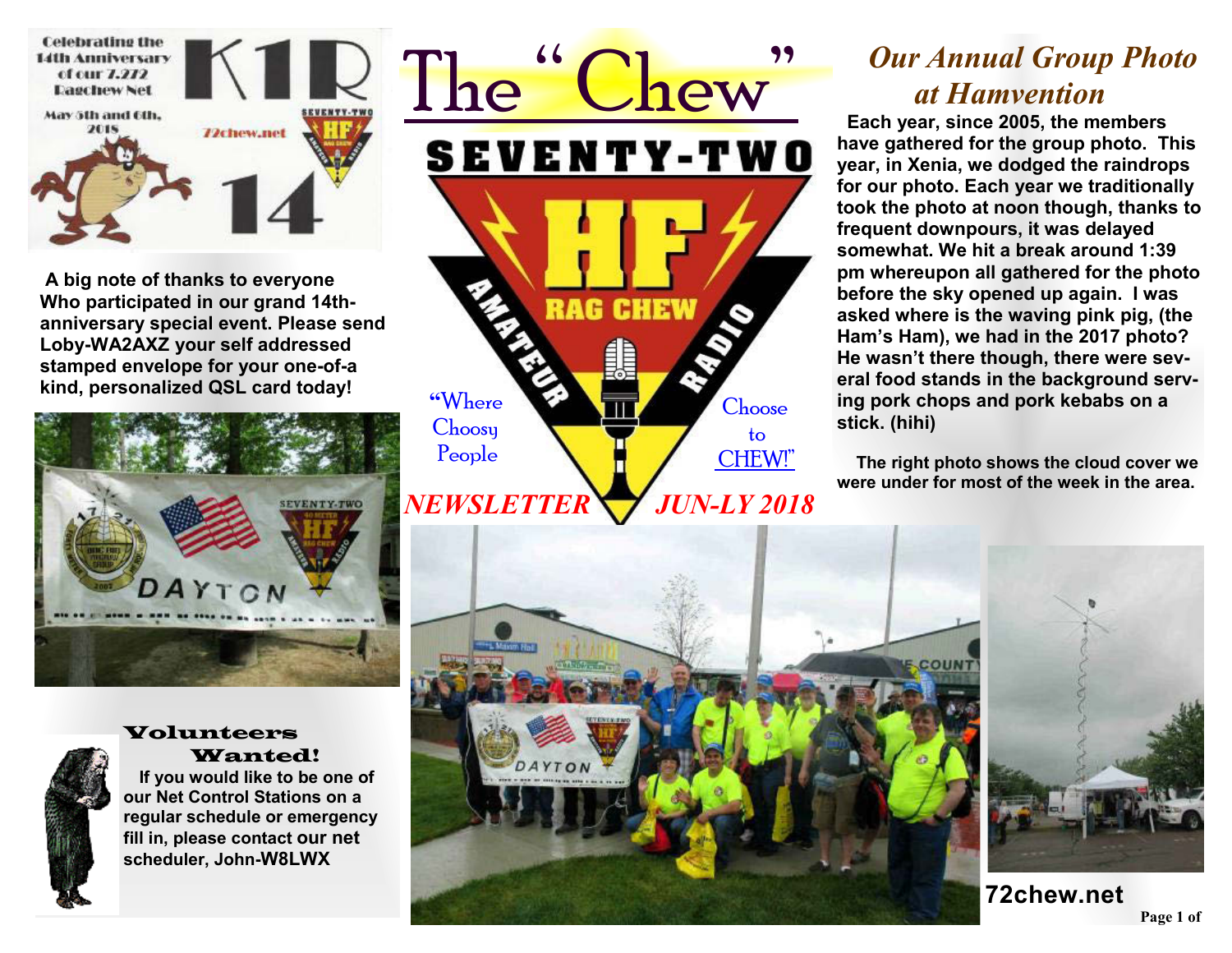#### **XENIA PHOTOS-2018**



 **On Thursday May 17, 2018 the group met up at Rob's Restaurant for a hearty meal and friendly chats. With over 35 attendees we took over the room and enjoyed each others company catching up on the past few months and exchanging lists of things wanted at Hamvention.** 

**After dinner we wound up at the KOA campsite for our traditional sit around the campfire before turning in for a good rest.** 



 **Friday Morning thousands lined up outside of the gates to the fairgrounds and at the appointed hour, 9 am, the gates opened and everyone entered into a wonderland of old and new amateur equipment.** 

**The ARRL was well represented as many new hams signed up as members and took advantage of various ARRL programs and** 



**activities. Booth after booth revealed** 



**And if you needed cable, boy, did they have lots of cable of every variety.** 



**If you really needed another building for a radio shack, that "out-house" was also for sale!** 

**crushed stone. A big improvement over the 2017 "Mud-Fest"** 

**Friday evening we held our annual Barbeque at the KOA Campground . It was so successful that we added a Saturday Barbeque and ate and ate and traded stories of the things we bought at the fairgrounds.** 



 **Speaking of eating, on day #2 the rain was a pesky on and off affair so, around lunchtime, thousands went to the tents, October fest style, and enjoyed a great lunch with of course Budweiser and other brews on the menus.** 



**I haven't spoken about the mud problem in the flea market areas because that was solved using a layer of**